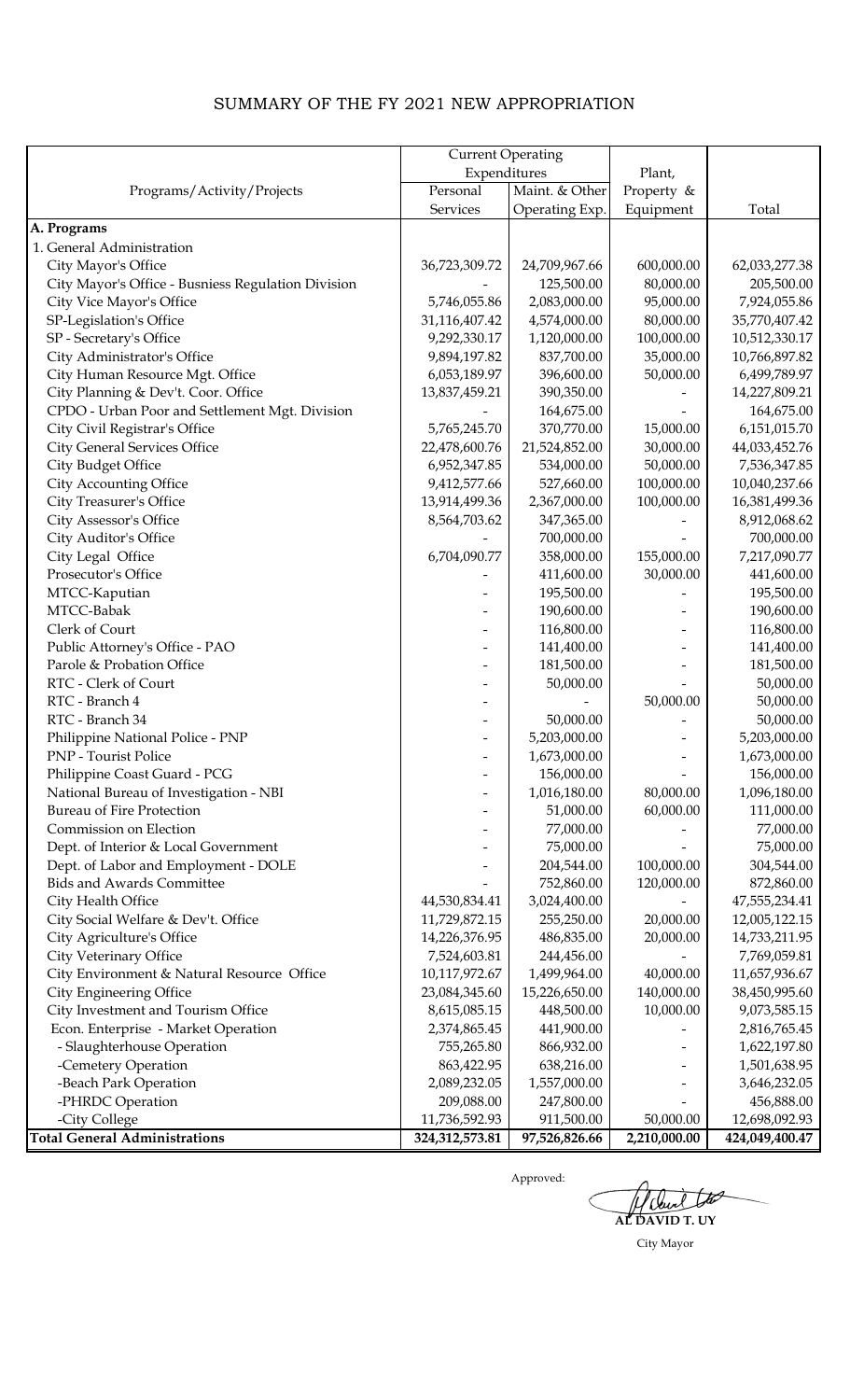| <b>B. Locally Funded Programs</b>                                                 |                              |                            |              |                            |
|-----------------------------------------------------------------------------------|------------------------------|----------------------------|--------------|----------------------------|
| Peace & Order Program:                                                            |                              |                            |              |                            |
| Probation Operation                                                               |                              |                            |              |                            |
| - Volunteer Probation Assistant Program                                           |                              | 42,000.00                  |              | 42,000.00                  |
| - Capability Building Activities                                                  |                              | 41,790.00                  |              | 41,790.00                  |
| - Restorative Justice Program                                                     |                              | 35,000.00                  |              | 35,000.00                  |
| - Therapeutic Community Program                                                   |                              | 50,800.00                  |              | 50,800.00                  |
| PNP-Law Enforcement Program -                                                     |                              |                            |              |                            |
| - Operations Review                                                               |                              | 40,600.00                  |              | 40,600.00                  |
| PNP Capability Training                                                           |                              | 980,000.00                 |              | 980,000.00                 |
| City Advisory Council Program                                                     |                              | 133,000.00                 |              | 133,000.00                 |
| Anti-Criminality Campaign                                                         |                              | 101,500.00                 |              | 101,500.00                 |
| Anti-drug Operations                                                              |                              | 182,000.00                 |              | 182,000.00                 |
| Case Operational Plan Program                                                     |                              | 339,000.00                 |              | 339,000.00                 |
| Critical Infrastructure Security Inspection                                       |                              | 91,000.00                  |              | 91,000.00                  |
| Managing Police Operations                                                        |                              | 77,000.00                  |              | 77,000.00                  |
| - Moral Recovery & Moral & Spiritual Intervention Program                         |                              | 21,000.00                  |              | 21,000.00                  |
| - PCR Month                                                                       |                              | 27,500.00                  |              | 27,500.00                  |
| - Performance Evaluation Process Institutionalization                             |                              |                            |              |                            |
| <b>Stage</b>                                                                      |                              | 98,000.00                  |              | 98,000.00                  |
| - Red Teamings and Simulation Exercise(SIMEX)                                     |                              | 63,000.00                  |              | 63,000.00                  |
| - Safety & Security of Local Major Events                                         |                              |                            |              |                            |
| (OPLAN Special Occasions)                                                         |                              | 350,000.00                 |              | 350,000.00                 |
| - Samal Force Multiplier Development<br>- Vital Installation Bomb Security Survey |                              | 8,460,000.00<br>130,000.00 |              | 8,460,000.00<br>130,000.00 |
| - Witness Protection Program                                                      |                              | 130,000.00                 |              | 130,000.00                 |
| - Capability Upgrade Program                                                      |                              |                            | 4,000,000.00 | 4,000,000.00               |
| <b>PNP-Tourist Police</b>                                                         |                              |                            |              |                            |
| - Moral & Spiritual Cleansing Program                                             |                              | 43,000.00                  |              | 43,000.00                  |
| - TPU Capability Upgrade Devt. & Enhancement                                      |                              | 730,000.00                 | 2,740,000.00 | 3,470,000.00               |
| <b>CDRRMD - Capability Development Program</b>                                    |                              | 6,450,000.00               |              | 6,450,000.00               |
| Information, Education & Communication Program                                    |                              | 72,000.00                  |              | 72,000.00                  |
| Seaborne Program - cmo                                                            |                              | 300,000.00                 |              | 300,000.00                 |
| CADAC                                                                             |                              | 498,544.00                 |              | 498,544.00                 |
| DILG -Bantay Bayan                                                                |                              | 3,694,000.00               |              | 3,694,000.00               |
| <b>PLEB</b>                                                                       | $\qquad \qquad \blacksquare$ | 395,908.00                 |              | 395,908.00                 |
| <b>CPOC</b>                                                                       | $\overline{\phantom{a}}$     | 1,609,860.00               | 5,000.00     | 1,614,860.00               |
| Katarungang Pambarangay                                                           | $\overline{\phantom{a}}$     | 1,040,000.00               |              | 1,040,000.00               |
| End Local Communist Armed Conflict - ELCAC                                        | $\overline{\phantom{a}}$     | 109,908.00                 |              | 109,908.00                 |
| BFP- Fire Prevention Campaign                                                     | $\qquad \qquad$              | 273,000.00                 |              | 273,000.00                 |
| Fire Suppression & Related Activities                                             |                              | 637,000.00                 |              | 637,000.00                 |
| Personnel Development & Capability Program-bfp                                    |                              | 2,500,000.00               |              | 2,500,000.00               |
| BJMP - Custody, Safekeeping & Development of Inmates                              |                              | 1,558,992.00               | 500,000.00   | 2,058,992.00               |
| Basic Literacy and Accreditation & Equivalent                                     |                              |                            |              |                            |
| Program for BJMP                                                                  |                              | 165,000.00                 |              | 165,000.00                 |
| Jail Management and Penology                                                      |                              | 115,712.00                 |              | 115,712.00                 |
| Task Group Samal -                                                                |                              |                            |              |                            |
| Engagement/Fora                                                                   |                              | 51,240.00                  |              | 51,240.00                  |
| Explosive Ordnance & Reconnaisance Agent Trianing                                 |                              | 40,600.00                  |              | 40,600.00                  |
| IA/CPSS-Integrated Area/Community Public Safety System                            |                              | 70,000.00                  |              | 70,000.00                  |
| Land Based Operation                                                              |                              | 646,000.00                 |              | 646,000.00                 |
| Livelihood Trainings                                                              |                              | 15,520.00                  |              | 15,520.00                  |
| Maritime Laws Seminar                                                             |                              | 17,360.00                  |              | 17,360.00                  |
| Markmanship Training                                                              |                              | 41,500.00                  |              | 41,500.00                  |
| Quarterly Operational Testing                                                     |                              | 22,000.00                  |              | 22,000.00                  |
| <b>SCAA Maintenance</b>                                                           | $\overline{\phantom{a}}$     | 14,938,500.00              |              | 14,938,500.00              |
|                                                                                   |                              |                            |              |                            |
| sub total                                                                         | $\blacksquare$               | 47,428,834.00              | 7,245,000.00 | 54,673,834.00              |

**AL DAVID T. UY**

City Mayor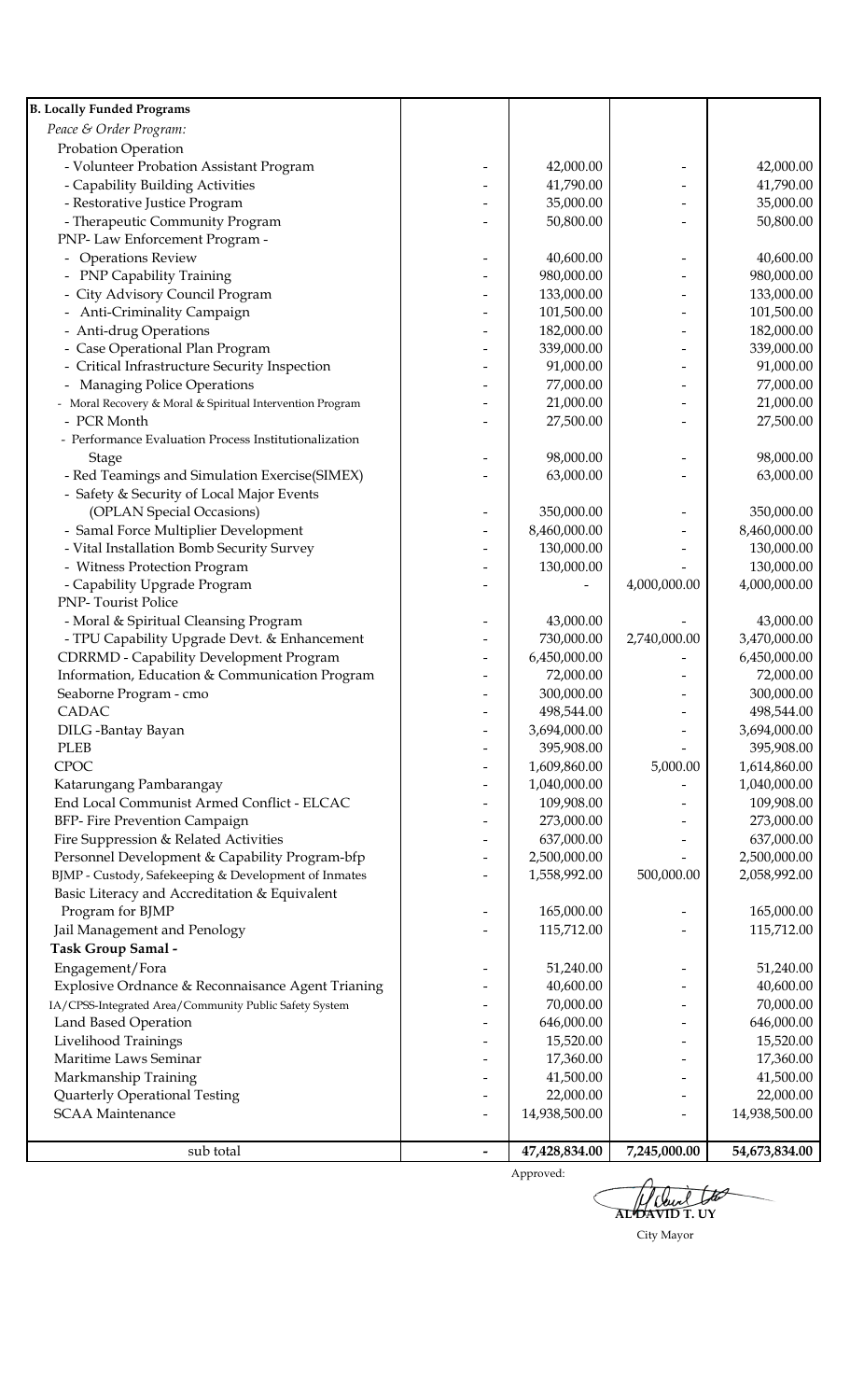| Sea Based Operation                                                           | 240,000.00              |              | 240,000.00              |
|-------------------------------------------------------------------------------|-------------------------|--------------|-------------------------|
| Target Hardening for Key Establishments                                       | 50,000.00               |              | 50,000.00               |
| Capability Upgrade Program                                                    |                         | 150,000.00   | 150,000.00              |
| Philippine Coast Guard - PCG                                                  |                         |              |                         |
| Information Drive on Safety, Security & Environmental                         |                         |              |                         |
| Numbering                                                                     | 90,000.00               |              | 90,000.00               |
| Maritime Patrol                                                               | 2,236,000.00            |              | 2,236,000.00            |
| Coastal clean-up and Scubasurero                                              | 45,000.00               |              | 45,000.00               |
| Mangrove Planting Activity                                                    | 25,000.00               |              | 25,000.00               |
| WASAR/Lifeguard Training and Basic Water Safety                               |                         |              |                         |
| and Life Saving Techniques                                                    | 100,000.00              |              | 100,000.00              |
| Caost Guard Station Capability Enhancement Program                            |                         | 1,780,000.00 | 1,780,000.00            |
| Morale & Welfare Program                                                      | 32,886.00               |              | 32,886.00               |
| Security Services Section Operation                                           | 8,095,320.00            |              | 8,095,320.00            |
| Security Enhancement Training                                                 | 24,192.00               |              | 24,192.00               |
| Support to City Fishery Law Enforcement Program                               | 1,008,946.00            |              | 1,008,946.00            |
| Sports Development Training Activities                                        | 1,139,896.00            | 120,000.00   | 1,259,896.00            |
| Batang Pinoy - Minadanao & national Leg                                       | 245,000.00              |              | 245,000.00              |
| Governor's Cup, Congressional"s Cup, Amateur                                  |                         |              |                         |
| Boxing Invitational and Other Sports Invitational                             |                         |              |                         |
| Tournament                                                                    | 25,000.00               |              | 25,000.00               |
| SAMALYMPICS - Sports Festival 2021                                            | 135,000.00              |              | 135,000.00              |
| Sports Hosting/Sponsorship Activity                                           | 136,000.00              |              | 136,000.00              |
| Barangay Staff Sectoral Enhancement Program                                   | 40,000.00               |              | 40,000.00               |
| <b>CCDC</b> Development Program<br>Community Participation & Alliance Program | 60,000.00<br>687,720.00 |              | 60,000.00<br>687,720.00 |
| Community Based Rehabilitation Program                                        | 349,544.00              |              | 349,544.00              |
| Cooperative Capability Building/Trainings                                     | 64,000.00               |              | 64,000.00               |
| Cooperative Month Celebration                                                 | 100,000.00              |              | 100,000.00              |
| Drug Reformation Center - Balay Silangan                                      | 147,544.00              |              | 147,544.00              |
| Gender & Sensitivity Training for Cooperatives                                | 65,000.00               |              | 65,000.00               |
| Isla Nga Maanyag Management Program                                           | 204,000.00              |              | 204,000.00              |
| Multi-Stakeholders Development Program                                        | 238,000.00              |              | 238,000.00              |
| Sectoral Development & Enhancement Program                                    | 72,000.00               |              | 72,000.00               |
| Sectoral Women Development Program                                            | 495,000.00              |              | 495,000.00              |
| Support to MADRASAH/ALLIVE/LAP Program                                        | 687,000.00              |              | 687,000.00              |
| Support to Micro-finance Program                                              | 14,000.00               |              | 14,000.00               |
| Improvement of Community Based Rehabilitation                                 |                         |              |                         |
| Building - Sitio Maag                                                         |                         | 50,000.00    | 50,000.00               |
| Capability Building and Advocacy                                              | 45,000.00               |              | 45,000.00               |
| Documentation Program Activities                                              | 38,000.00               | 150,000.00   | 188,000.00              |
| Information Monitoring & Promotion Development                                | 292,000.00              |              | 292,000.00              |
| Information Development & Dissemination                                       | 656,176.00              |              | 656,176.00              |
| PESO-Alternative Learning Trades & Crafts Seminar                             | 241,500.00              |              | 241,500.00              |
| PESO - Career Guidance Orientation Seminar                                    | 25,000.00               |              | 25,000.00               |
| City Scholarship Program                                                      | 4,503,544.00            | 17,000.00    | 4,520,544.00            |
| PESO- Consultative & Coordinating Meeting                                     | 21,000.00               |              | 21,000.00               |
| Counterpart of PESO-Special Projects                                          | 1,053,632.00            |              | 1,053,632.00            |
| Job Fair and National Agencies Day                                            | 56,000.00               |              | 56,000.00               |
| Public Employment Services & Operation                                        | 1,556,232.00            |              | 1,556,232.00            |
| PESLA-Pre-Employment Service for Local Applicants                             | 26,000.00               |              | 26,000.00               |
| SICC Scholarship Program                                                      | 4,000,000.00            |              | 4,000,000.00            |
|                                                                               |                         |              |                         |
|                                                                               |                         |              |                         |
| sub total                                                                     | 29,366,132.00           | 2,267,000.00 | 31,633,132.00           |

**AL DAVID T. UY**

City Mayor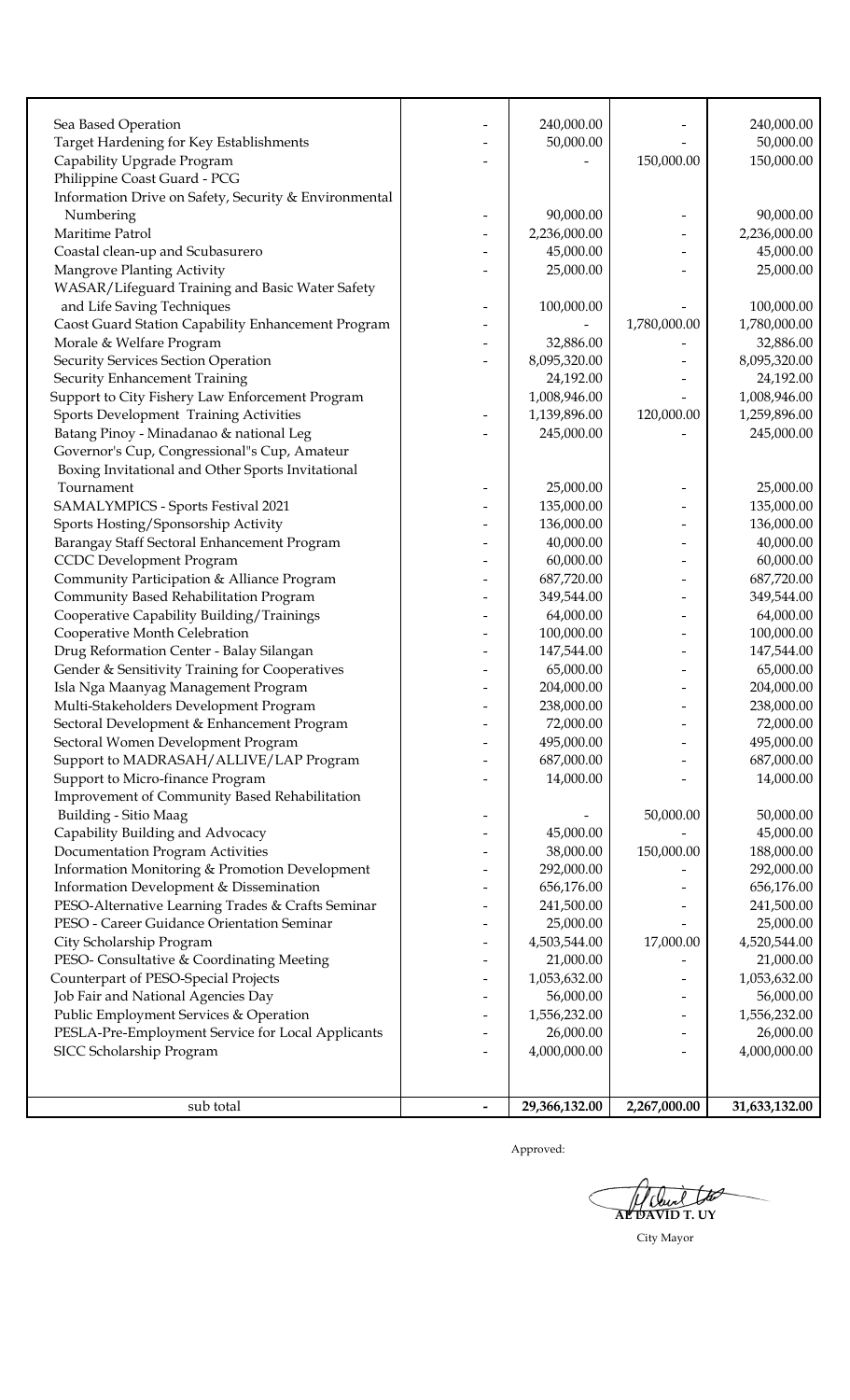| Records Management & Enhancement Program                | 123,408.00    | 145,000.00   | 268,408.00    |
|---------------------------------------------------------|---------------|--------------|---------------|
| Barangay Governance & Administrative Pogram             | 1,330,896.00  | 60,000.00    | 1,390,896.00  |
| Moral Recovery Program                                  | 708,176.00    |              | 708,176.00    |
| <b>Staff Development Program</b>                        | 310,000.00    |              | 310,000.00    |
| Socio Cultural Program                                  | 815,632.00    |              | 815,632.00    |
| Youth Development Program                               | 560,000.00    |              | 560,000.00    |
| Traffic Enforcement/Operation Dakop                     | 300,224.00    |              | 300,224.00    |
| Traffic Research and Development                        | 10,000.00     |              | 10,000.00     |
| Land Transport and Regulatory Program                   | 95,000.00     |              | 95,000.00     |
| Business One Stop Shop - Boss                           | 804,224.00    | 60,000.00    | 864,224.00    |
| Business Enforcement & Regulatory Program               | 646,448.00    | 35,000.00    | 681,448.00    |
| Business Information and Education Campaign             | 45,000.00     |              | 45,000.00     |
| Business Permits and Licensing System Updates           | 78,000.00     |              | 78,000.00     |
| <b>Business Regulation Division Capability Building</b> | 45,000.00     |              | 45,000.00     |
| Legislative Research Program                            | 7,459,008.00  |              | 7,459,008.00  |
| Moral Recovery Program-cvmo                             | 659,500.00    |              | 659,500.00    |
| Staff Enhancement and Training Program                  | 150,000.00    |              | 150,000.00    |
| Policy Enhancement for IPMR                             | 110,000.00    |              | 110,000.00    |
| Support to Sangguniang Kabataan - SK                    | 50,000.00     |              | 50,000.00     |
| Capability Development Program                          | 288,600.00    |              | 288,600.00    |
| Codification of Ordinance                               | 235,000.00    |              | 235,000.00    |
| Legislative Tracking & Performance Monitoring Program   | 209,088.00    |              | 209,088.00    |
| Administrative Program                                  | 304,045.00    |              | 304,045.00    |
| Electronic System Development & Maint. Program          | 903,496.00    | 600,000.00   | 1,503,496.00  |
| ICT Maintenance and Support System                      | 983,496.00    | 300,000.00   | 1,283,496.00  |
| <b>Internet Connectivity Program</b>                    | 330,000.00    |              | 330,000.00    |
| Support to TECH4ED Program                              | 391,748.00    | 648,231.60   | 1,039,979.60  |
| <b>CARES</b> Program                                    | 160,000.00    |              | 160,000.00    |
| City Management & Administration Program                | 352,744.00    |              | 352,744.00    |
| Compliance Management & Operation Program               | 168,408.00    |              | 168,408.00    |
| Policy Research Program                                 | 500,224.00    |              | 500,224.00    |
| <b>Special Projects</b>                                 | 1,783,040.00  |              | 1,783,040.00  |
| Awards and Incentives Program                           | 175,000.00    |              | 175,000.00    |
| Capability Enhancement & Empowerment for Local          |               |              |               |
| Administrative Bodies                                   | 78,000.00     |              | 78,000.00     |
| Human Resource Information System - hris                | 243,936.00    | 50,000.00    | 293,936.00    |
| Learning and Development Program                        | 1,801,100.00  |              | 1,801,100.00  |
| Annual Investment Program                               | 113,000.00    |              | 113,000.00    |
| City Development Council Operation Program              | 125,000.00    |              | 125,000.00    |
| Capability Building and Enhancement to ACSO             | 72,800.00     |              | 72,800.00     |
| Revisiting of Comprehensive Land Use Plan               | 35,000.00     |              | 35,000.00     |
| Comprehensive Drainage and Sewerage Devt. Plan          | 815,000.00    |              | 815,000.00    |
| Community Based Monitoring System Updating              | 282,544.00    |              | 282,544.00    |
| National Statistics Month Celebration                   | 2,000.00      |              | 2,000.00      |
| Geo-resistivity Electrical Survey                       | 124,900.00    |              | 124,900.00    |
| City Water Sanitation Council Program                   | 18,900.00     |              | 18,900.00     |
| City Project Monitoring & Evaluation Committee-cpmec    | 20,000.00     |              | 20,000.00     |
| Databank Management Program                             | 21,000.00     |              | 21,000.00     |
| Upgrading of GIS and Maps Development                   | 85,000.00     | 150,000.00   | 235,000.00    |
| Zoning Ordinance Implementation                         | 37,500.00     | 75,000.00    | 112,500.00    |
| Socio Economic and Ecological Profile - SEEP            | 21,000.00     |              | 21,000.00     |
| Online Ecological Profile System                        |               | 70,000.00    | 70,000.00     |
| Support to Brgy. Development Plan                       | 66,500.00     |              | 66,500.00     |
|                                                         |               |              |               |
|                                                         |               |              |               |
| sub total                                               | 25,048,585.00 | 2,193,231.60 | 27,241,816.60 |

to Holen **AL DAVID T. UY**

City Mayor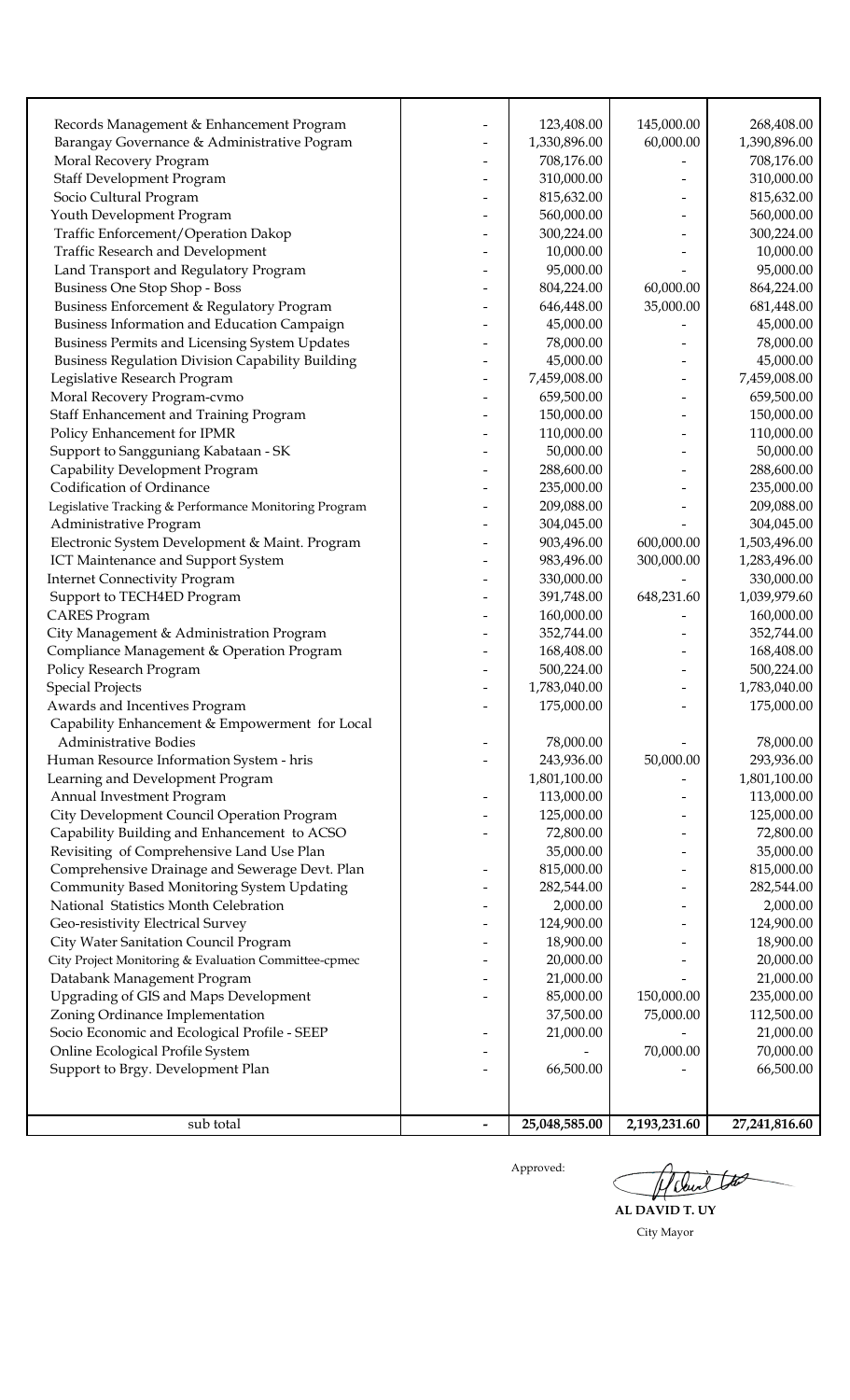|                                                                                            | 895,852.40    |            | 895,852.40    |
|--------------------------------------------------------------------------------------------|---------------|------------|---------------|
| Relocation & Resettlement Program<br>Formulation, Revision, & Ammendment of Housing Policy | 91,000.00     |            | 91,000.00     |
| Support to Housing Program                                                                 | 86,000.00     |            | 86,000.00     |
| Support to Urban Poor Program                                                              | 358,000.00    |            | 358,000.00    |
| Prevention of the Proliferation of Informal Settlers in IGCS                               | 40,000.00     |            | 40,000.00     |
| Capability Enhancement Program                                                             | 32,000.00     | 80,000.00  | 112,000.00    |
| Electronic Civil Registry & Records Mgt. System                                            | 185,716.00    |            | 185,716.00    |
| Forum on Civil Registration                                                                | 33,580.00     |            | 33,580.00     |
| Free Registration Activity                                                                 | 17,500.00     |            | 17,500.00     |
| Kasalan ng Bayan                                                                           | 111,400.00    |            | 111,400.00    |
| City Archival & Management System                                                          | 88,408.00     |            | 88,408.00     |
| Citywide Waterworks Maintenance Program                                                    | 50,000.00     |            | 50,000.00     |
| Maintenance of Government Parks and Plaza                                                  | 1,225,000.00  |            | 1,225,000.00  |
| Warehousing and Property inventory Mgt. Program                                            | 547,720.00    | 100,000.00 | 647,720.00    |
| Barangay/City Budgetary Services Program                                                   | 84,700.00     |            | 84,700.00     |
| <b>Budgeting Enhancement Services Program</b>                                              | 295,200.00    |            | 295,200.00    |
| Fiscal Management Program                                                                  | 85,400.00     |            | 85,400.00     |
| Budget Management and Information System                                                   | 28,000.00     |            | 28,000.00     |
| Records Management Program                                                                 | 1,758,040.00  |            | 1,758,040.00  |
| Revenue Generation Mobilization Program                                                    | 566,632.00    |            | 566,632.00    |
| Oplan Bayad Buhis Program                                                                  | 602,000.00    |            | 602,000.00    |
| Revenue Enhancement Program                                                                | 2,815,874.60  |            | 2,815,874.60  |
| Fiscal Research and Development                                                            | 510,000.00    |            | 510,000.00    |
| Real Property Assessment Support Program                                                   | 768,720.00    |            | 768,720.00    |
| General Revision of Real Property Assessment                                               |               |            |               |
| and Classification                                                                         | 469,040.00    |            | 469,040.00    |
| Legal Information & Dissemination Program                                                  | 391,355.00    |            | 391,355.00    |
| Legal Assistance Services Program                                                          | 188,408.00    |            | 188,408.00    |
| Legal Assistance to Housing Resettlement &                                                 |               |            |               |
| Demolition Program                                                                         | 97,408.00     |            | 97,408.00     |
| Barangay Legal Assistance Services Program                                                 | 388,380.00    |            | 388,380.00    |
| Procurement Management Program                                                             | 458,000.00    |            | 458,000.00    |
| <b>Buntis Congress</b>                                                                     | 114,000.00    |            | 114,000.00    |
| Anti-Smoking/Tobacco Control Program                                                       | 233,108.00    |            | 233,108.00    |
| Cardiovascular Disease Program                                                             | 413,000.00    |            | 413,000.00    |
| Comprehensive Maternal & Child Health Program                                              | 1,200,409.00  |            | 1,200,409.00  |
| Dengue Control Program                                                                     | 315,000.00    |            | 315,000.00    |
| Dental Health Program                                                                      | 420,000.00    |            | 420,000.00    |
| <b>Emerging Diseases Program</b>                                                           | 600,000.00    |            | 600,000.00    |
| Environmental Health Sanitation Program                                                    | 147,000.00    |            | 147,000.00    |
| Health Financing Indigency Program                                                         | 588,000.00    |            | 588,000.00    |
| Leprosy Program                                                                            | 35,000.00     |            | 35,000.00     |
| Lying-in Operation                                                                         | 1,977,000.00  |            | 1,977,000.00  |
| Male Reproductive Health Program                                                           | 126,000.00    |            | 126,000.00    |
| Nutrition Program                                                                          | 544,000.00    |            | 544,000.00    |
| Population and Development Program                                                         | 195,000.00    | 90,000.00  | 285,000.00    |
| Rabies Prevention and Control Program                                                      | 425,000.00    |            | 425,000.00    |
| STV, HIV, AIDS Program                                                                     | 237,408.00    |            | 237,408.00    |
| Tuberculosis Program                                                                       | 91,000.00     |            | 91,000.00     |
| Voluntary Blood Sufficiency Program                                                        | 463,166.32    |            | 463,166.32    |
| Womens Health Care Program                                                                 | 176,000.00    |            | 176,000.00    |
| Clinical Laboratory Services/Operations                                                    | 415,000.00    |            | 415,000.00    |
| Comprehensive Health Outreach Program                                                      | 1,470,000.00  |            | 1,470,000.00  |
|                                                                                            |               |            |               |
| sub total                                                                                  | 23,454,425.32 | 270,000.00 | 23,724,425.32 |

Holand to € **AL DAVID T. UY**

City Mayor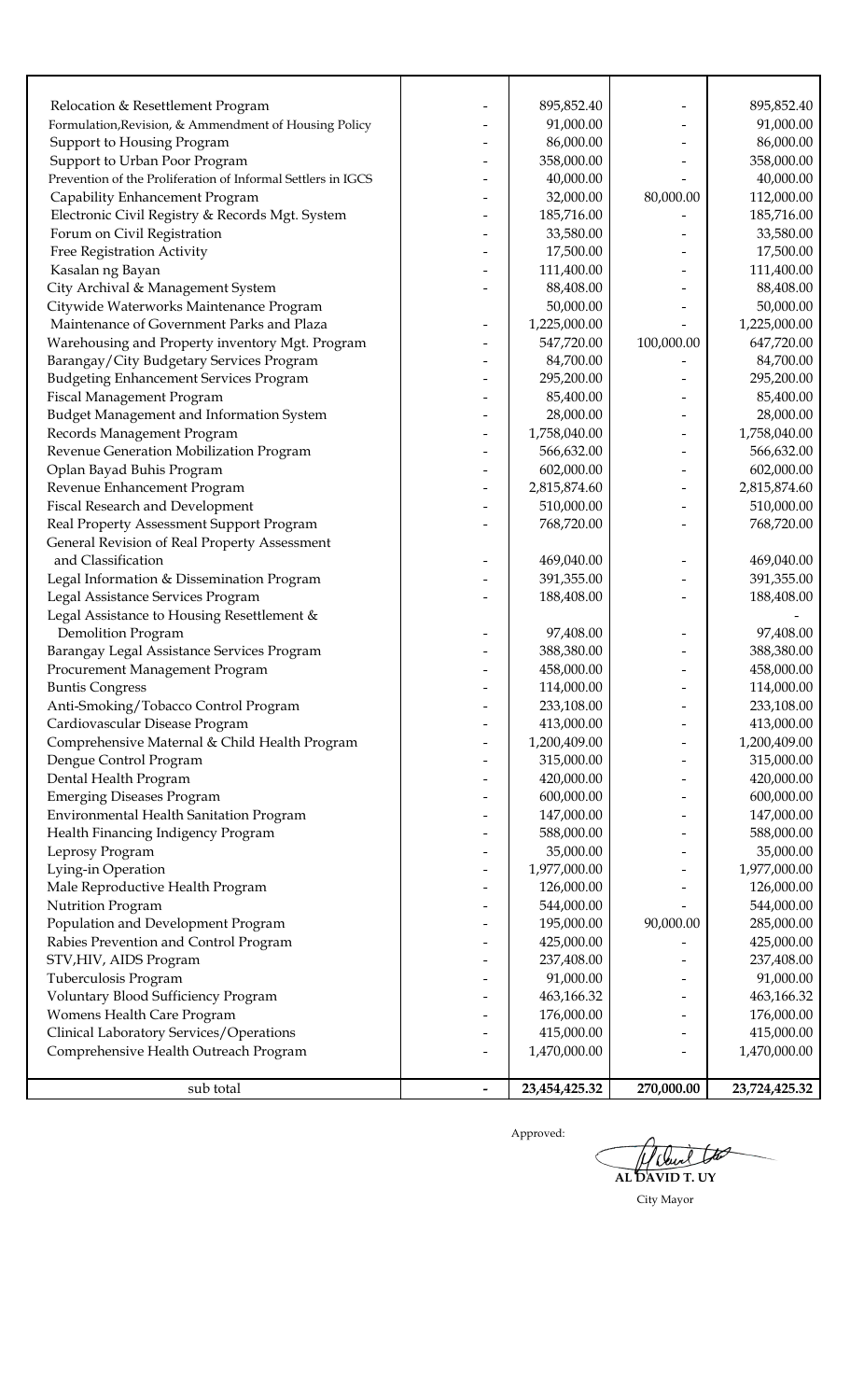| Disaster Risk Reduction & Management in Health Prog.      | 95,000.00     |           | 95,000.00     |
|-----------------------------------------------------------|---------------|-----------|---------------|
| Elderly Health and Welness Program                        | 106,000.00    |           | 106,000.00    |
| Mental Outreach Program                                   | 435,000.00    |           | 435,000.00    |
| Primary Health Care                                       | 5,118,000.00  |           | 5,118,000.00  |
| <b>AICS Cash Assistance</b>                               | 700,000.00    |           | 700,000.00    |
| AICS Hospital Bill - DDNH                                 | 735,000.00    |           | 735,000.00    |
| AICS Hospital Bill - SPMC                                 | 900,000.00    |           | 900,000.00    |
| <b>Burial Asssitance</b>                                  | 2,000,000.00  |           | 2,000,000.00  |
| Burial Asssitance - 1/2 sack of rice                      | 490,000.00    |           | 490,000.00    |
| Cash Assistance                                           | 350,000.00    |           | 350,000.00    |
| <b>Emergency Shelter Assistance</b>                       | 300,000.00    |           | 300,000.00    |
| Aid to Walk-in/Stranded Clients                           | 175,000.00    |           | 175,000.00    |
| Comprehensive Local Juvenile Intervention Program         | 210,000.00    |           | 210,000.00    |
| Counterpart to National/Reg'l.& Provincial Institution    | 140,000.00    |           | 140,000.00    |
| Early Childhood Care and Development Program              | 800,000.00    |           | 800,000.00    |
| <b>Emergency Assistance to Victims of Minor Disasters</b> |               |           |               |
| and Other Calamities                                      | 140,000.00    |           | 140,000.00    |
| Food for Work Program                                     | 500,000.00    |           | 500,000.00    |
| Social Prreparation to Communities w/ Special Projects    | 244,900.00    |           | 244,900.00    |
| Support to CCPC                                           | 352,408.00    |           | 352,408.00    |
| Support to Day Care Service Program                       | 1,490,500.00  |           | 1,490,500.00  |
| Support to Family Welfare Program                         | 139,900.00    |           | 139,900.00    |
| Support to GAD Program                                    | 675,000.00    |           | 675,000.00    |
| Support to PWD Development Program                        | 348,408.00    |           | 348,408.00    |
| Support to Sr. Citizen Program - Centenary Award          | 220,000.00    |           | 220,000.00    |
| Support to Sr. Citizen Program                            | 339,200.00    |           | 339,200.00    |
| Support to Operation of Drop-in Center                    | 1,302,400.00  |           | 1,302,400.00  |
| Supports to Women"s Welfare & OFW Program                 | 210,000.00    |           | 210,000.00    |
| Support to Youth Program                                  | 160,000.00    |           | 160,000.00    |
| Cacao Production Management Program                       | 200,000.00    |           | 200,000.00    |
| Dive Site Development & Management Project                | 235,000.00    |           | 235,000.00    |
| Local Organic Agriculture Development Project at          |               |           |               |
| Barangay Poblacion, Kaputian                              | 343,632.00    |           | 343,632.00    |
| Farm Tractor Operation Project                            | 486,816.00    |           | 486,816.00    |
| <b>CFARMC</b>                                             | 62,272.00     |           | 62,272.00     |
| Farmers Information Technology Service - FITS             | 3,000.00      | 6,000.00  | 9,000.00      |
| Fish Landing/Docking Area Development                     | 28,000.00     |           | 28,000.00     |
| MPA Fish Sanctuary Project                                | 348,816.00    |           | 348,816.00    |
| MPA RARE Site Sustainability Program - Sanipaan           | 196,186.00    |           | 196,186.00    |
| MPA RARE Site Sustainability Program - Dapia              | 196,186.00    |           | 196,186.00    |
| Propagation and Nursery Development Devt. Project         | 18,500.00     |           | 18,500.00     |
| Support to Agri-Infra Projects                            | 79,408.00     |           | 79,408.00     |
| Support to Barangay Based Mariculture, Establishment      |               |           |               |
| Production & Development Program                          | 210,000.00    |           | 210,000.00    |
| Suppot to City & Agricultural & Fishery Council           | 18,000.00     |           | 18,000.00     |
| Corn Production                                           | 55,000.00     |           | 55,000.00     |
| Support to Fisherfolks & Fishing Boats Gears              |               |           |               |
| Registration & Fishery Permitting/licensing               | 153,408.00    |           | 153,408.00    |
| Support to Fisherfolks Organization Project               | 35,000.00     | 20,000.00 | 55,000.00     |
| Support to Fishpond Production & Development Project      | 28,000.00     |           | 28,000.00     |
| Support to Gulayan sa Paaralan Project                    | 70,000.00     |           | 70,000.00     |
| Support to Mariculture Park Establishment, Production     |               |           |               |
| and Development Project                                   | 154,544.00    |           | 154,544.00    |
| Support to Operationalization of the Centralized          |               |           |               |
| Sorting/Packing House for Mango                           | 219,088.00    |           | 219,088.00    |
| sub total                                                 | 21,817,572.00 | 26,000.00 | 21,843,572.00 |

tr Have Ĉ **AL DAVID T. UY**

City Mayor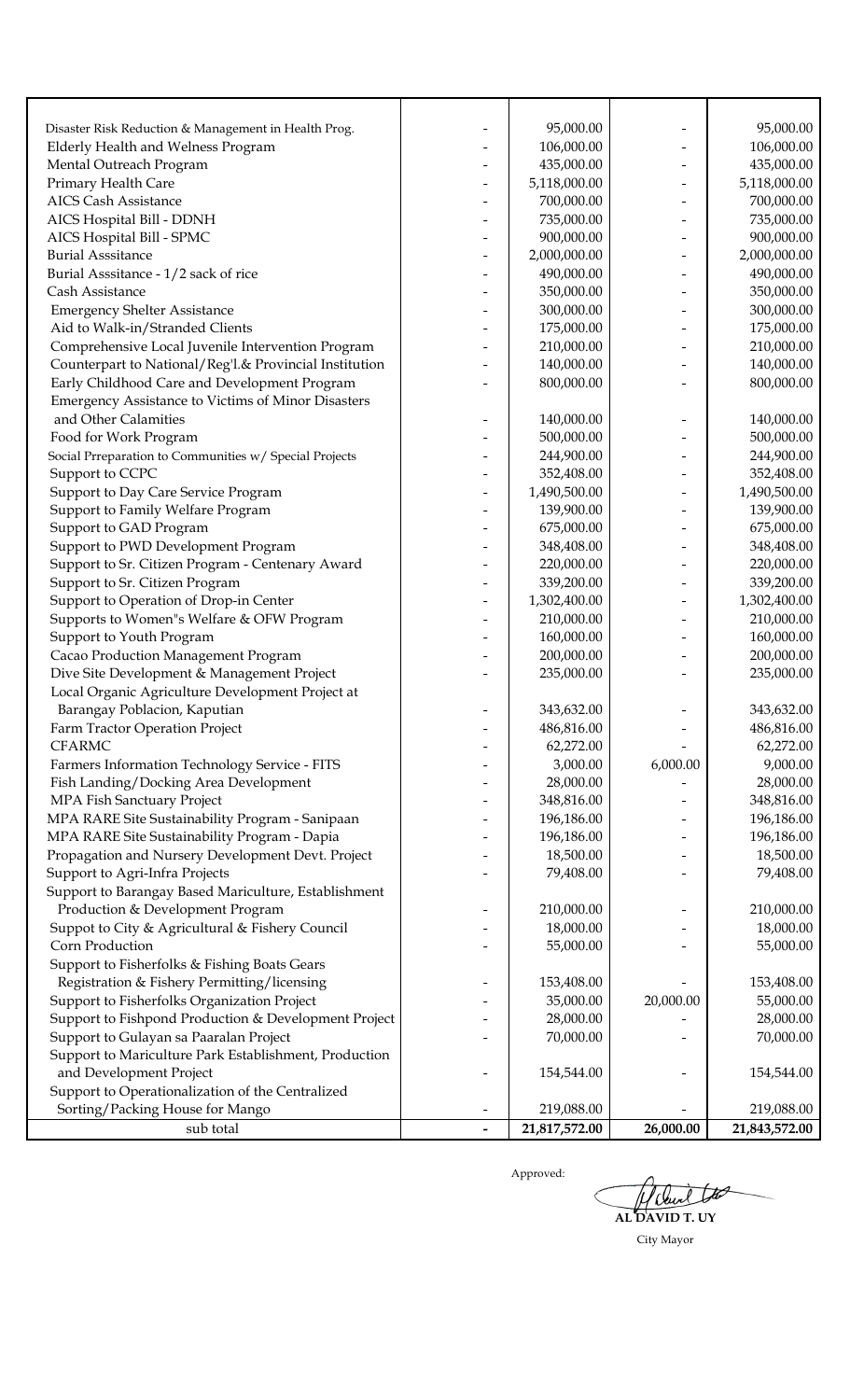| <b>Investment and Promotion Development</b>                                      | 140,000.00                  |                                             | 140,000.00                  |
|----------------------------------------------------------------------------------|-----------------------------|---------------------------------------------|-----------------------------|
| Capability Development                                                           | 67,200.00                   |                                             | 67,200.00                   |
| Bayan Ko Kilalanin Ko                                                            | 59,500.00                   |                                             | 59,500.00                   |
| Cultural and Heritage Tourism                                                    | 133,000.00                  |                                             | 133,000.00                  |
| Institutionalization of City/Brgy.Tourism Council                                | 60,000.00                   |                                             | 60,000.00                   |
| Community Based Tourism                                                          | 175,000.00                  |                                             | 175,000.00                  |
| <b>Bat Festival</b>                                                              | 67,000.00                   |                                             | 67,000.00                   |
| Pangapog Festival                                                                | 223,500.00                  |                                             | 223,500.00                  |
| Tourism Month Celebration                                                        | 90,000.00                   |                                             | 90,000.00                   |
| Kadagayaan Festival                                                              | 210,000.00                  | $\overline{\phantom{0}}$                    | 210,000.00                  |
| Fair Exhibits, Market Linkage & Missions                                         | 241,000.00                  |                                             | 241,000.00                  |
| Summer Saya sa Isla                                                              | 1,469,930.00                |                                             | 1,469,930.00                |
| Search for Bb. IGACOS 2021                                                       | 462,000.00                  | $\qquad \qquad$<br>$\overline{\phantom{0}}$ | 462,000.00                  |
| <b>IGACOS Founding Anniversary</b>                                               | 16,500,000.00<br>742,391.00 |                                             | 16,500,000.00<br>742,391.00 |
| Septage Management Program<br>Maintenance of City Roads                          | 867,264.00                  |                                             | 867,264.00                  |
| Coastal Resource and Management Program                                          |                             |                                             | 412,040.00                  |
| Urban Greening and Landscaping Program                                           | 515,176.00<br>412,040.00    |                                             | 515,176.00                  |
| Support to National Greening Program                                             | 236,224.00                  |                                             | 236,224.00                  |
| Support to Cave Management & Protection Program                                  | 31,500.00                   |                                             | 31,500.00                   |
| Solid Waste Management Program                                                   | 196,000.00                  |                                             | 196,000.00                  |
| Solid Waste Advocacy Program                                                     | 89,150.00                   |                                             | 89,150.00                   |
| Pollution Control Management Program                                             | 213,408.00                  | 40,000.00                                   | 253,408.00                  |
| Maintenance of Natures Park                                                      | 563,856.00                  |                                             | 563,856.00                  |
| Forest Tree Nursery Development & Management Prog.                               | 196,816.00                  | 25,000.00                                   | 221,816.00                  |
| Forest and Forestland Management Program                                         | 265,224.00                  |                                             | 265,224.00                  |
| Environmental Protection & Conservation Program                                  | 990,896.00                  |                                             | 990,896.00                  |
| <b>Environmental Sanitary Services Program</b>                                   | 10,370,352.00               |                                             | 10,370,352.00               |
| Environment Month/Arbor Day Celebrations                                         | 40,000.00                   | 20,000.00                                   | 60,000.00                   |
| Ecopark Management Program                                                       | 1,125,856.00                |                                             | 1,125,856.00                |
| Barangay Enforcement Capability Building                                         | 36,000.00                   |                                             | 36,000.00                   |
| Animal Disease Program                                                           | 1,411,344.00                |                                             | 1,411,344.00                |
| Prevention and Control on Emerging and Re-Emerging                               |                             |                                             |                             |
| Veterinary Quarantine Program                                                    | 794,000.00                  |                                             | 794,000.00                  |
| Animal Breeding Center/Swine Multiplier Farm                                     | 179,408.00                  |                                             | 179,408.00                  |
| Rabies Eradication & Control Program                                             | 1,639,504.00                |                                             | 1,639,504.00                |
| Philippine Native Animal Development                                             | 191,100.00                  |                                             | 191,100.00                  |
| Meat Inspection Program                                                          | 479,320.00                  | 90,000.00                                   | 569,320.00                  |
| Artificial Insemination on Large Animal                                          | 103,180.00                  |                                             | 103,180.00                  |
| Livestock Dispersal Program                                                      | 104,544.00                  |                                             | 104,544.00                  |
| Caprine Multiplier Farm                                                          | 146,908.00                  | 30,000.00                                   | 176,908.00                  |
| <b>Medical Mission</b>                                                           | 2,166,900.00                |                                             | 2,166,900.00                |
| Artificial Health Care & Extension Services - Veterinary                         |                             |                                             |                             |
| Office at Sitio Maag, Mambago-A                                                  |                             | 1,000,000.00                                | 1,000,000.00                |
| Construction of CAGRO Mini Warehouse & Satellite                                 |                             |                                             |                             |
| Support to Cutflower & Ornamental Production Proj.                               | 45,000.00                   |                                             | 45,000.00                   |
| Support to Coconut Rehabilitation                                                | 297,000.00                  |                                             | 297,000.00                  |
| Area at Peñaplata Wharf                                                          | 50,000.00                   |                                             | 50,000.00                   |
| Improvement of Community Fish Landing Center                                     |                             |                                             |                             |
| Vegtable Production                                                              | 308,000.00                  |                                             | 308,000.00                  |
| Support to Seaweeds Production Project<br>Sustainable Upland Development Project | 144,544.00<br>305,000.00    |                                             | 144,544.00<br>305,000.00    |
| <b>Rice Production</b>                                                           | 124,000.00                  |                                             | 124,000.00                  |
| Strenghtening of Rural Based Organization                                        | 10,000.00                   |                                             | 10,000.00                   |
|                                                                                  |                             |                                             |                             |

**AL DAVID T. UY**Approved:  $\big($ City Mayor